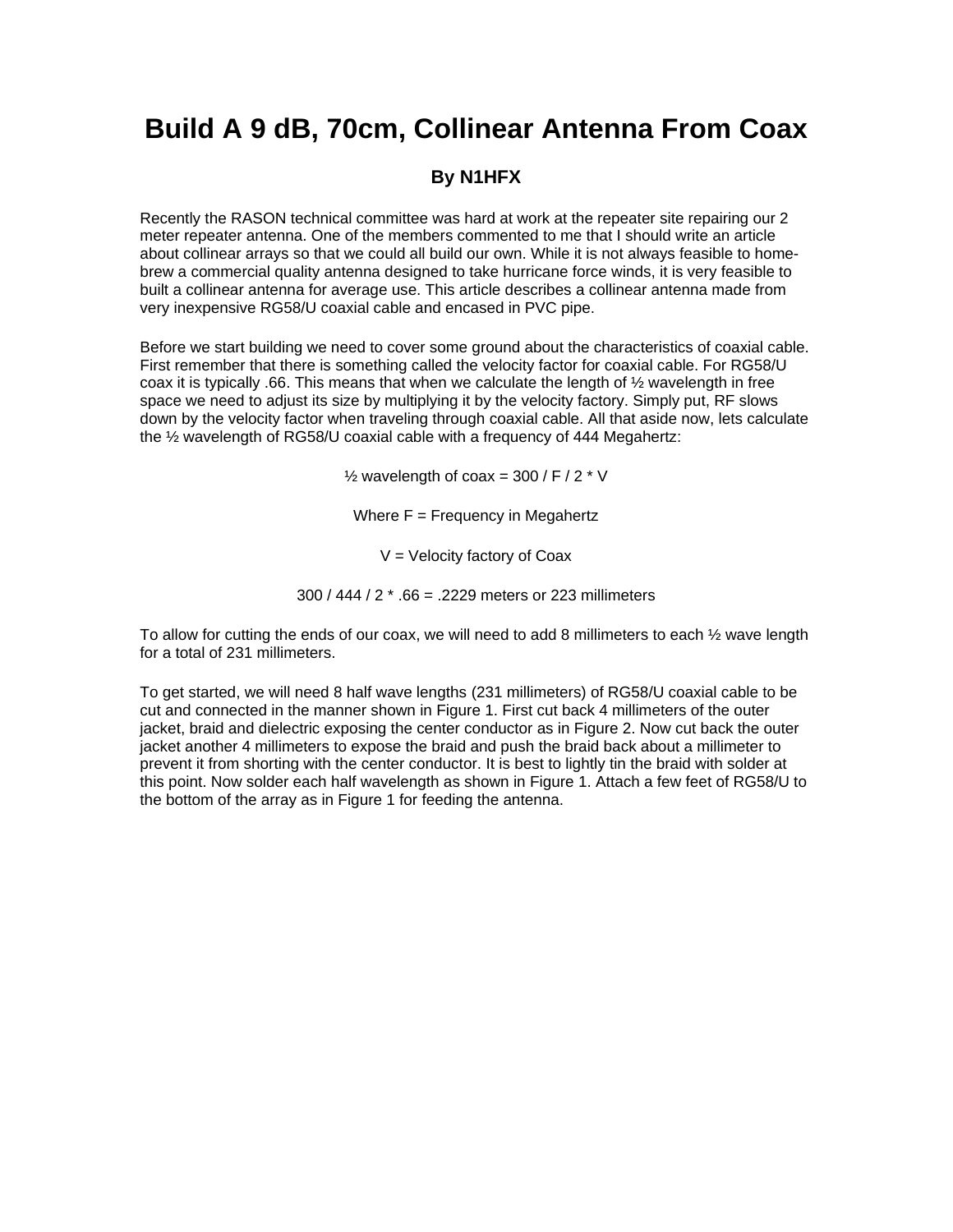



Now its time to add the additional elements to the top and bottom of the collinear array. First add a ¼ wave element to the top of the antenna as shown in Figure 3. Use #16 solid wire or similar and solder it to the center conductor only. The length of the  $\frac{1}{4}$  wave element is calculated as follows:

1/4 wavelength radiator =  $300 / F / 4$ 

Where  $F = F$ requency in Megahertz

300 / 444 / 4 = .1689 meters or 169 millimeters

At the bottom of the array we will slide a 5/16 inch aluminum tube over the coax and crimp it to the braid of the antenna feed point only. If copper is used, it is okay to solder. The length of the tube is calculated as follows:

 $\frac{1}{4}$  wavelength of tubing = 300 / F / 4  $*$  V

Where  $F = F$ requency in Megahertz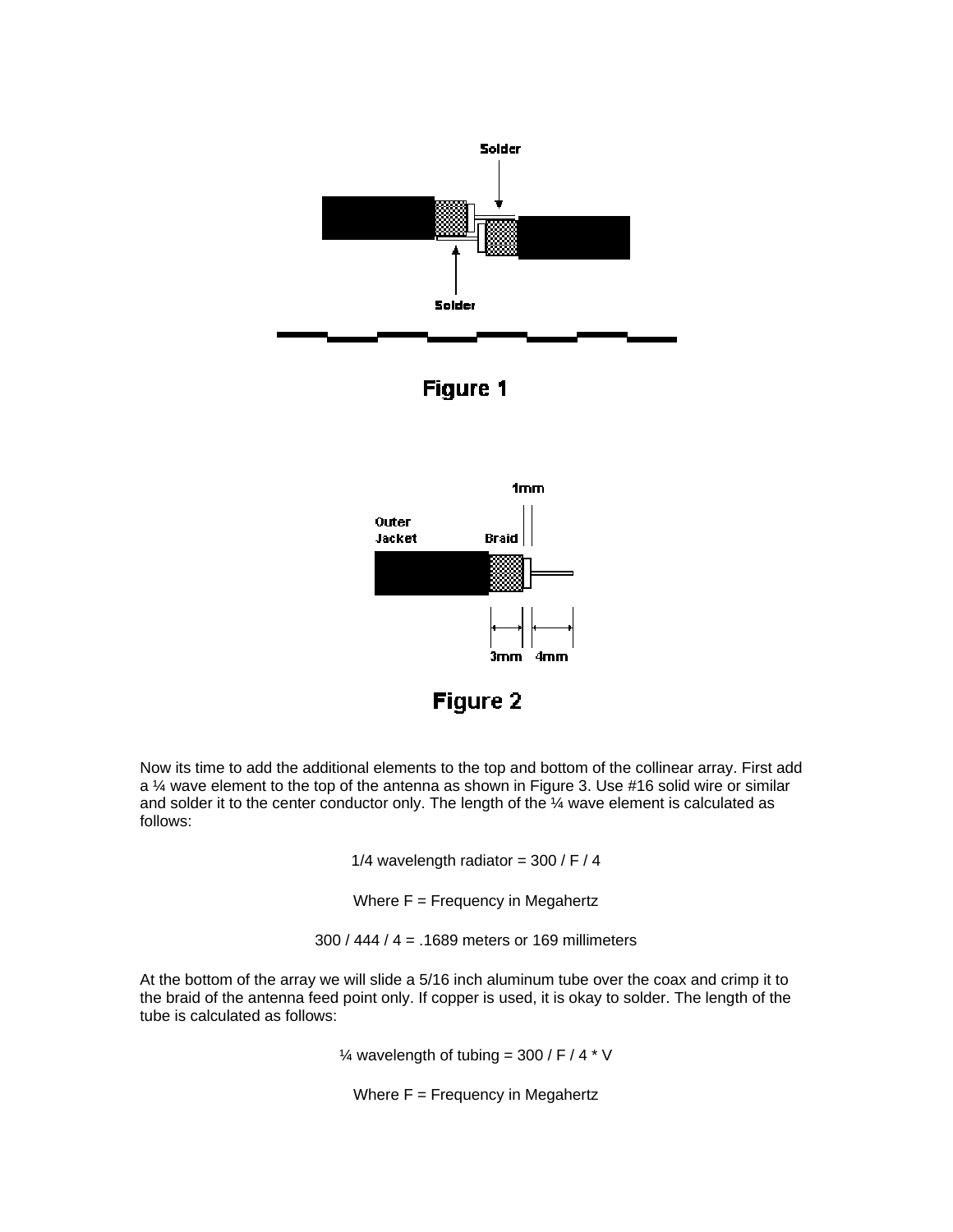$V =$  Velocity factory of Tubing. (Use .95 for 5/16" tubing)

300 / 444 / 4 \* .95 = .1604 meters or 160 millimeters

Because a collinear antenna is hot with RF along the shield of the coax, it is necessary to prevent the RF from coming back through the coax. Slide three FT50-43 or almost any similar sized toroids over the bottom end of the coax as shown in Figure 3. The toroids should be placed about  $\frac{1}{2}$  wave length from the bottom of the array. Use the same formula for calculating a half wave length of coax. If you prefer, apply RF to the antenna at this point and slide the toroids up and down until minimum SWR is found. Tape the toroids to the proper point on the coax using electrical tape or similar means.



After completing the basic assembly of the collinear antenna, apply a small amount of RF with the antenna on the floor or ground. Relatively low SWR should be observed at this point. The SWR will be much lower once the antenna is mounted in the air. If the SWR is greater than 2 to 1 across the entire band, a connection may separated or a short occurred. It will be necessary to correct the problem before proceeding. After good SWR is obtained, place heat shrink tubing along all connections or wrap tightly with electrical tape.

For final mounting, attach the antenna to a  $\frac{1}{4}$ " wooden dowel using tie wraps about every 3 inches. It may not be possible to obtain a wooden dowel for the complete length so attach two dowels together by using a 1 inch sleeve of 5/16" tubing and crimping the tubing at each end. Check SWR again to insure that no connections have separated or shorted. Carefully insert the coax and dowel assembly into several feet of ¾" PVC pipe for final mounting. Because of the tie wraps, it is not necessary to use spacers but may be necessary if larger size piping is used. Drill a hole for the coax at the bottom end cap and place an end cap on the top of the PVC. Do not cement end caps until the SWR has been doubled checked. Cement end caps and water proof coax opening on the bottom. Use whatever type of coaxial connector is desired on the bottom of the coax end but do not use RG58/U for your complete feed line. Use a low loss coax such as RG8/U for the main feed line to the transceiver. Don't forget to water proof all coax connectors.

If the eight ½ wave coaxial elements result in an antenna too long for your liking (over seven feet), then it is okay to use four ½ wave coaxial elements but the SWR may be slightly higher (Attach four ¼ wave vertical ground radials at the antenna feed point to help lower SWR.). If 9 dB gain is still not enough for you then increase the number of coax elements from eight to sixteen. You will probably need to attach guy lines to the antenna. Although only a 70 CM antenna was described in this article, the formulas can be easily calculated for the 6 meter, 2 meter or 1¼ meter bands. Millimeters were used for many of the measurements but can be converted to